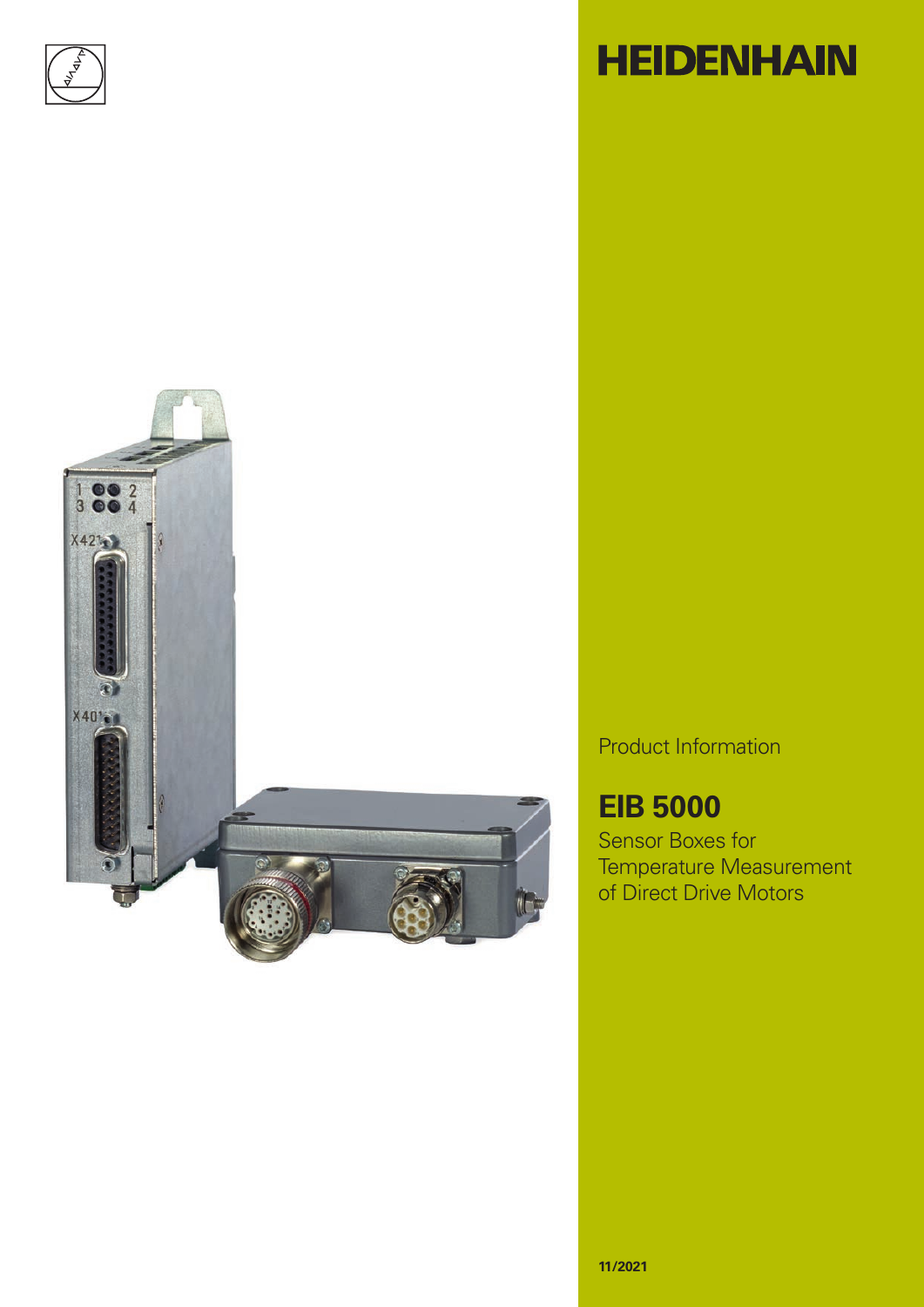#### **Application**

The HEIDENHAIN sensor boxes of the EIB 5000 series enable measurement of the temperature of direct drive motors. To achieve this functionality, the EIB 5000 boxes process values from up to three temperature sensors and compensate the transmission timing behavior of the temperature measurement (for direct drive motors from ETEL). The maximum determined temperature is relayed to the upstream control. When the sensor box is used with a HFIDENHAIN encoder, the processed temperature values can be transmitted to the upstream control along with the position data. The control can use the temperature values to optimize the regulation of the direct drive motor, thus ensuring a rapid shutoff in case of an overload.

The compensation of the transmission timing behavior of the temperature measurement is optimized for direct drive motors from ETEL. The EIB 5000 boxes can operated together with direct drive motors from other manufacturers as well. Please contact HEIDENHAIN for more information.

#### **EIB 5000 series**

The EIB 5000 series includes variants designed for mounting in an electrical cabinet (IP20) as well as for close-to-application temperature measurement of a direct drive motor (IP65).



The **EIB 5181** is optimized for use in an electrical cabinet in combination with controls from HEIDENHAIN. The placement in an electrical cabinet makes it possible to use DIP switches in order to configure the necessary parameters. Also, the EIB 5181 offers a universal interface solution for encoders with 1  $V_{\text{PR}}$  EnDat 2.1, and EnDat 2.2 interfaces. The encoders must be connected to the encoder input using a 25-pin D-sub connector, since the EIB transmits the temperature value to the control as an analog value.

### **HEIDENHAIN EIB 5000 sensor boxes**

**Sensor boxes for temperature measurement of direct drive motors**

- **• Reduced cabling**
- **• Overload protection of the direct drive motor through monitoring of all three windings**
- **• Faster response behavior to overheating through compensation of the transmission timing behavior of the temperature measurement (for direct drive motors from ETEL)**
- **• More economical use of the direct drive motor through operation up to its thermal load limit**
- **• Suitability for various encoder interfaces and control platforms**

The digitized temperature value is transmitted from the EIB 5211 to the encoder, and then from the encoder over the interface to the control. The encoder must have been appropriately designed for this type of operation. Suitable at present are the RCN 2001, RCN 5001, and RCN 8001 series. Please contact HEIDENHAIN for information about the availability of other encoders.

#### **Close-to-application measurement of a direct drive motor Mounting in an electrical cabinet**

The EIB 5282 and EIB 5212 have additional switching outputs. This makes it possible, for example, to switch off the direct drive motor through the PLC if the temperature signal cannot be processed directly by the subsequent electronics. Two switching outputs are supported: • Error (temperature > 130 °C)\*

The **EIB 5281** is primarily designed for encoders with the EnDat 2.1 interface in conjunction with HEIDENHAIN controls. The EIB transmits the temperature to the control as an analog value (PT 1000 emulation) along with the information about the interface, which is determined by the encoder itself. Thanks to the IP65 rating, the EIB 5281 can be placed in direct proximity to the direct drive motor. This makes it possible to keep the length of the connecting cables for the temperature sensors very short. A special variant of the EIB 5281 may be necessary, depending on the design of the direct drive motor (see *Variants of the EIB 5200*). The EIB 5281 is optionally available with an additional switching output (see *Switching outputs).* Please contact HEIDENHAIN for more information.

The **EIB 5211** is primarily designed for encoders with the EnDat 2.2 interface. The temperature value is transmitted to the control digitally in the protocol (if the interface supports this). The EIB 5211 itself does not influence the encoder interface. Not only does the EIB 5211 have a high IP65 rating, but its purely digital data transmission offers numerous important advantages as well. The transmission technology is particularly immune to noise and achieves an increased accuracy of the temperature evaluation (also see *Emulation of PT 1000 behavior*). A special variant of the EIB 5211 may be necessary, depending on the design of the direct drive motor (see *Variants of the EIB 5200*). The EIB 5211 is optionally available with an additional switching output (see *Switching outputs).* Please contact HEIDENHAIN for more information.

The **EIB 5291S** combines the functionality of the EIB 5211 with the possibility of connecting directly to subsequent electronics equipped with a DRIVE-CLiQ interface. For this purpose the EIB 5291S has an integrated function for converting from EnDat 2.2 to DRIVE-CLiQ. Accordingly, an encoder with the ordering designation EnDat 22 must be used. Regarding the temperature evaluation and possibilities for connection, it is the same as the EIB 5211.

#### **Switching outputs**

- 
- Supply voltage (PELV): 0 V to 36 V
- Switching capacity: max. 32 mW

• Warning (temperature > 100 °C)\* For more information, please contact

• 4-pin M12 flange socket (male) • Cable length: max. 30 m

HEIDENHAIN.

#### **Using the EIB 5281 or EIB 5211 with other controls**

The EIB 5281 and EIB 5211 do not influence the encoder interface. This means that the interface is determined by the connected encoder, and not by the EIB. Not all controls or interfaces permit transmission of the temperature values, so in these cases the direct drive motor cannot be switched off based on the temperature value. However, with the additional switching outputs, the EIB 5282 and EIB 5212 can still be used for effective switch-off of the direct drive motor. In conjunction with the switching outputs, the EIB 5282 and EIB 5212 can thus be used with encoders or controls featuring the Fanuc, Mitsubishi, Panasonic, or Yaskawa interfaces. With the Fanuc interface, the temperature values can be transmitted via the interface for display or diagnostic purposes. Using the transmitted temperature is recommended here for switch-off of the direct drive motor, or as an alternative, the EIB 5212 with integrated switching outputs. For more information, please contact HEIDENHAIN.

\*Default setting. Please contact HEIDENHAIN regarding the availability of other switch-off thresholds.

DRIVE-CLiQ is a registered trademark of

Siemens AG.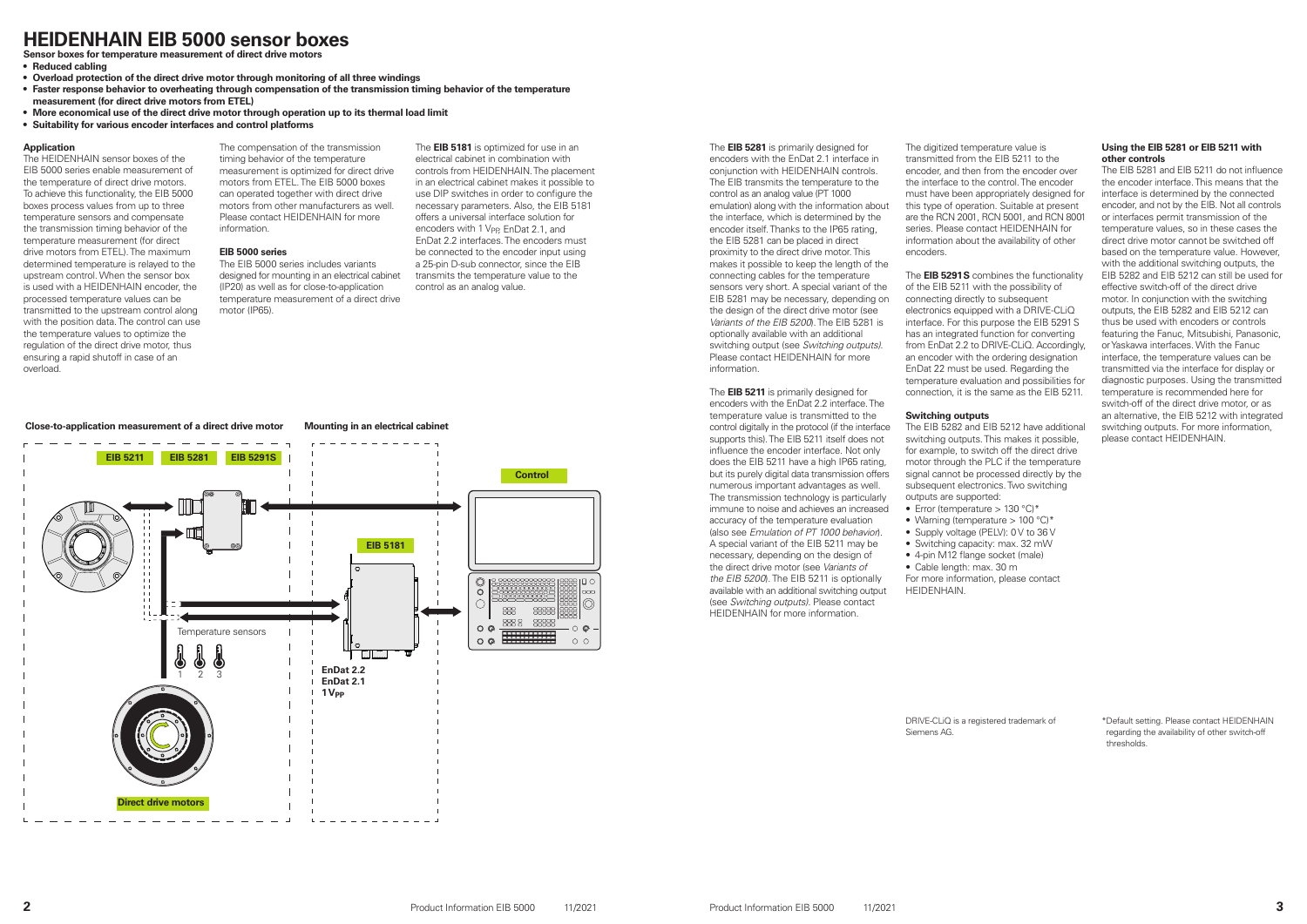#### **Variants of the EIB 5200**

An appropriate variant of the EIB 5200 may be needed depending on the direct drive motor. Before delivery, the variant is programmed for a particular combination of the following factors:

- Configuration of the temperature sensors
- Compensation value of the transmission timing characteristics regarding the temperature measurement

#### **Temperature sensors**

The EIB 5000 enables simultaneous evaluation of up to three temperature sensors. The following sensor types can be evaluated:

- KTY 84-130
- PT 1000
- PTC
- PTC triplet

#### **Temperature evaluation**

Based on data from the sensors, the highest temperature value is determined, and the transmission timing behavior of the temperature measurement is compensated for (for ETEL direct drive motors). The resulting value is then relayed to the control. In this process, the sensor values are digitized, calculations are performed, and the determined value is converted into an equivalent analog output signal. This signal can be evaluated by the control's temperature input. With the EIB 5211 there is no conversion to analog signals. The digitally determined value is transmitted directly via the purely serial EnDat 2.2 or Fanuc interface. The evaluation of all three winding temperatures, as opposed to the evaluation of only one temperature sensor or PTC triplet sensor, offers significant advantages in the application and increases the economic efficiency:

- Overload protection of the direct drive motor through monitoring of all three windings
- Faster response behavior to overheating through compensation of the transmission timing behavior of the temperature measurement (for direct drive motors from ETEL)
- More economical use of the direct drive motor through operation up to its thermal load limit

#### **Compensation of the transmission timing behavior of the temperature measurement for direct drive motors from ETEL**

When a direct drive motor is required to hold a position at standstill, an asymmetric current distribution may arise. This can cause a winding to overload and lead to a rapid spike in temperature. The simplest way of detecting such an overload is through the use of three switching elements (usually PTC thermistors). However, because the measurement location and the affected components are thermally decoupled from each other, the winding may become overheated before the switching elements react. When sensors are used instead of switching elements, and when the thermal coupling is known (thermal model), the sudden spike in temperature can be emulated through mathematical compensation of the transmission timing behavior of the temperature measurement. Switch-off occurs much earlier, thereby contributing significantly to protection of the direct drive motor. The transmission timing behavior of the temperature measurement is largely determined by the thermal coupling between the sensor and the motor winding, and by the design of the direct drive motor. Different types of direct drive motors exhibit different time constants. For ETEL direct drive motors, the exact time constants are known. On the EIB 5181 the time constant can be set using the DIP switches. For the EIB 5200 the time constant must be indicated when ordering.

The power supplied by the subsequent electronics is passed along to the connected encoder by the EIB. The power required for evaluation of the temperature sensors is diverted from the incoming supply voltage by means of galvanic isolation.

In principle, the EIB can be used in safetyrelated applications only if functional safety is supported by the connected encoder. The characteristics with regard to functional safety are substantially determined by the connected encoder and the subsequent electronics (if required, contact the manufacturer; the EIB basically conveys the characteristics of the encoder). The **safe position** is also substantially determined by the connected encoder and the subsequent

#### **Emulation of PT 1000 behavior**

**PFH value** of the total system (EIB 5291S) + encoder) is the sum of the PFH values of the EIB 5291S and the connected encoder. For information on the measuring instrument, please refer to the documentation of the encoder (Product Information document, brochure, and mounting instructions). The EIB 5291S is designed for a service life of 20 years (in accordance with ISO 13849). Please contact the manufacturer of the subsequent electronics for more information on the application of the EIB and encoder in safety-related applications.

**Functional safety** Depending on the connected encoder and subsequent electronics, suited for applications with up to: • SIL 2 as per EN 61508 (further basis for testing: EN 61800-5-2) • Category 3, PL d as per EN ISO 13849-1:2016-06

At the control input, the EIB 5181 and EIB 528x emulate the resistance value of a PT 1000 sensor. In determining the temperature value, the control must provide a constant level of current to ensure correct emulation and proper functioning of the control algorithms. The temperature value is determined via the voltage drop. If a pulsed current is provided, then proper functioning cannot be guaranteed (e.g., if SMx sensor modules from Siemens are used). The accuracy of the temperature evaluation is also affected by the cable length. The EIB 5181 also emulates the behavior of a PT 1000, but additionally the DIP switches can be used to reconfigure it to emulate a KTY84-130.

> **PFH 26 · 10<sup>-9</sup>** (with respect to an operating elevation of  $\leq$  1000 m above sea level)





#### **Electrical safety**

The EIB 5000 features increased insulation separating the motor sensor inputs from the encoder and control connections. The EIB 5000 temperature sensor inputs exhibit safe electrical separation from dangerous electric circuits in accordance with DIN EN 61010-1 and DIN EN 61800-5-1. The subsequent electronics are thus well protected.

#### **Cascading**

In certain applications (e.g., gantry motors), two direct drive motors may be controlled by means of a single encoder. To enable temperature monitoring in both direct drive motors, two EIB sensor boxes can be used in combination. These two sensor boxes must be properly configured (please contact HEIDENHAIN). The EIB 5181 is configured using DIP switches. Cascading is not possible with the EIB 521x and EIB 5291S.



The EIB 5000 uses its analog temperature connection and/or the digital temperature value to output not only the temperature but fault conditions as well:

- Sensor short
- Sensor wire breakage
- Invalid configuration
- Other errors

#### **Power-on behavior**

During the initialization phase, the maximum value is output for the temperature. The temperature value then levels out at the actual measured value.

#### **Power supply**

EIB 5291S: As opposed to other EIB 5000 units, here the supply voltage for the encoder and also for the EIB 5291S is generated from the 24 V. This necessitates the considerably higher power consumption.

**Functional safety**

electronics.

#### **Functional safety (EIB 5291S)**

Additionally true for the EIB 5291S: The EIB itself does not influence the safe position. The "safe position" and "safetyrelated measuring step (SM)" of the connected EnDat encoder are required to calculate the safe position. Please contact the manufacturer of the subsequent electronics for further information. The

**EIB 5291S**





The software of the DRIVE-CLiQ subsequent electronics must be designed for operation of the EIB 5291S in safetyrelated applications. For more information on availability, please refer to the manufacturer.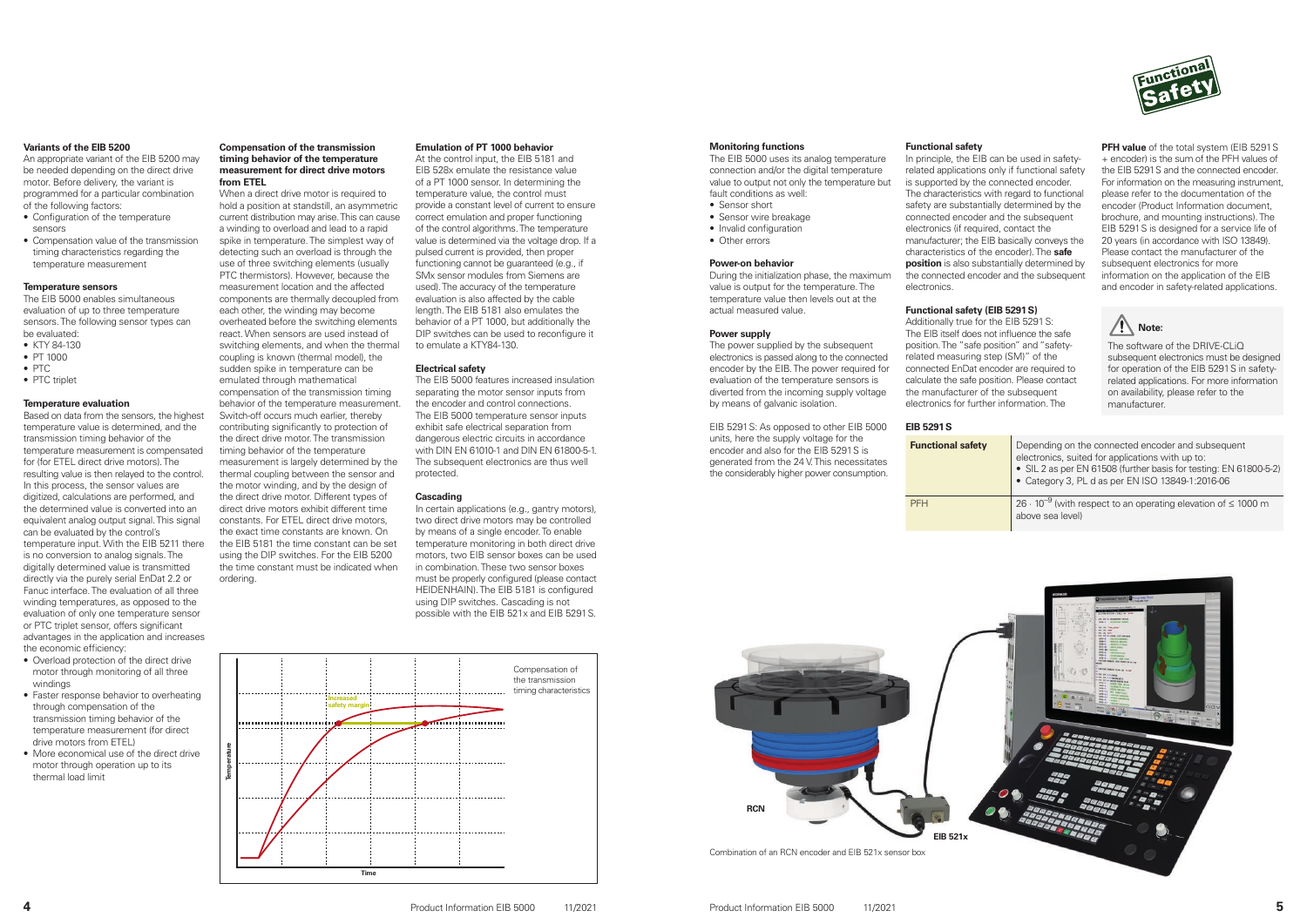





31 ±1

 $\circledcirc$ 

 $\circ \mathsf{E}$ 

......<br>Tolerancing ISO 8015<br>ISO 2768 - m H  $\leq 6$  mm:  $\pm 0.2$  mm

 $mm$ 

| <b>EIB 5181</b> |
|-----------------|
|                 |

| <b>Specifications</b>                            | EIB 5281 / EIB 5282 <sup>1)</sup>                                                          | <b>EIB 5181</b>                                                           |  |
|--------------------------------------------------|--------------------------------------------------------------------------------------------|---------------------------------------------------------------------------|--|
| <b>Functional safety</b>                         | See Functional safety on page 5                                                            |                                                                           |  |
| <b>Encoder input</b>                             |                                                                                            |                                                                           |  |
| Interface                                        | Depends on the encoder <sup>2)</sup>                                                       | 1 Vpp/EnDat 2.1/EnDat 2.2                                                 |  |
| Ordering designation                             | Depends on the encoder <sup>2)</sup>                                                       | EnDat01/EnDat02/EnDat22                                                   |  |
| Electrical connection                            | 17-pin M23 flange socket (female) with coupling<br>ring                                    | 25-pin D-sub connector (male).                                            |  |
| Power supply of encoder                          | The EIB passes the supply voltage from the subsequent electronics to the connected encoder |                                                                           |  |
| Cable length <sup>3)</sup>                       | < 6m                                                                                       | $< 100 \text{ m}$                                                         |  |
| <b>Temperature sensor input</b>                  |                                                                                            |                                                                           |  |
| Quantity                                         | 3                                                                                          |                                                                           |  |
| Connectable sensors <sup>4)</sup>                | KTY 84-130, PT 1000, PTC, PTC triplet <sup>5)</sup>                                        |                                                                           |  |
| Evaluation accuracy tolerance                    | Typically: ±1 K; maximum: ±2 K                                                             |                                                                           |  |
| Time constant for temperature<br>measurement     | Please indicate when ordering                                                              | Set using DIP switches                                                    |  |
| <b>Electrical connection</b>                     | 7-pin M17 flange socket (female)                                                           | 6-pin header (male)                                                       |  |
| Cable length <sup>6)</sup>                       | < 6m                                                                                       | < 20 m                                                                    |  |
| <b>Control output</b>                            |                                                                                            |                                                                           |  |
| Interface                                        | Depends on the encoder <sup>2)</sup>                                                       | 1 V <sub>PP</sub> /EnDat 2.1/EnDat 2.2                                    |  |
| Ordering designation                             | Depends on the encoder <sup>2)</sup>                                                       | EnDat01/EnDat02/EnDat22                                                   |  |
| <b>Electrical connection</b>                     | 17-pin M23 flange socket (male)                                                            | 25-pin D-sub connector (female)                                           |  |
| Cable length <sup>3)</sup>                       | < 50 m                                                                                     | $<$ 3 m                                                                   |  |
| Supply voltage <sup>7)</sup>                     | $5V \pm 10 \%$                                                                             | $5V \pm 10 \%$                                                            |  |
| Power consumption <sup>8)</sup>                  | Typically: 200 mW; max. 300 mW                                                             | Typically: 250 mW; max. 350 mW                                            |  |
| <b>Temperature output</b>                        | Emulation of PT 1000 behavior <sup>9)</sup>                                                | Emulation of PT 1000 or KTY84-130 behavior <sup>6)</sup>                  |  |
| Emulation accuracy tolerance <sup>10)</sup>      | Typically: ±3 K; maximum: ±4 K                                                             | Typically: ±3 K; maximum: ±4 K                                            |  |
| <b>Operating temperature</b>                     | 0 °C to 70 °C                                                                              |                                                                           |  |
| <b>Storage temperature</b>                       | -30 °C to 70 °C                                                                            |                                                                           |  |
| Vibration 55 Hz to 2000 Hz<br><b>Shock 11 ms</b> | 100 m/s <sup>2</sup> (EN 60068-2-6)<br>300 m/s <sup>2</sup> (EN 60068-2-27)                | 10 m/s <sup>2</sup> (EN 60068-2-6)<br>30 m/s <sup>2</sup> (EN 60068-2-27) |  |
| <b>Protection EN 60529</b>                       | IP65 (when engaged)                                                                        | <b>IP20</b>                                                               |  |
| <b>Elevation</b>                                 | < 2000 m above sea level                                                                   |                                                                           |  |
| <b>Mass</b>                                      | $\approx 0.5$ kg                                                                           |                                                                           |  |

<sup>1)</sup> The EIB 5282 features additional switching outputs (see *Switching outputs* on page 3)<br>2) Optimized for EnDat 2.1, determined by the encoder and relayed by the EIB (see also *Using with other controls* on page 3) <sup>3)</sup> Applies only to HEIDENHAIN cables; be sure to consider the voltage drop<br><sup>4)</sup> For further information, please refer to *Temperature evaluation* and *Monitoring functions*<br><sup>5</sup>) Please select when ordering; EIB 5181 is

 $\frac{6}{5}$  Observe the information from the motor manufacturer

The supply voltage range of the encoder into account<br>
8) Take the supply voltage range of the encoder into account<br>
8) Without power or current consumption of the encoder; version with switching output: additional power co

9) See *Emulation of PT 1000 behavior*

10) Applies to cable lengths < 1 m



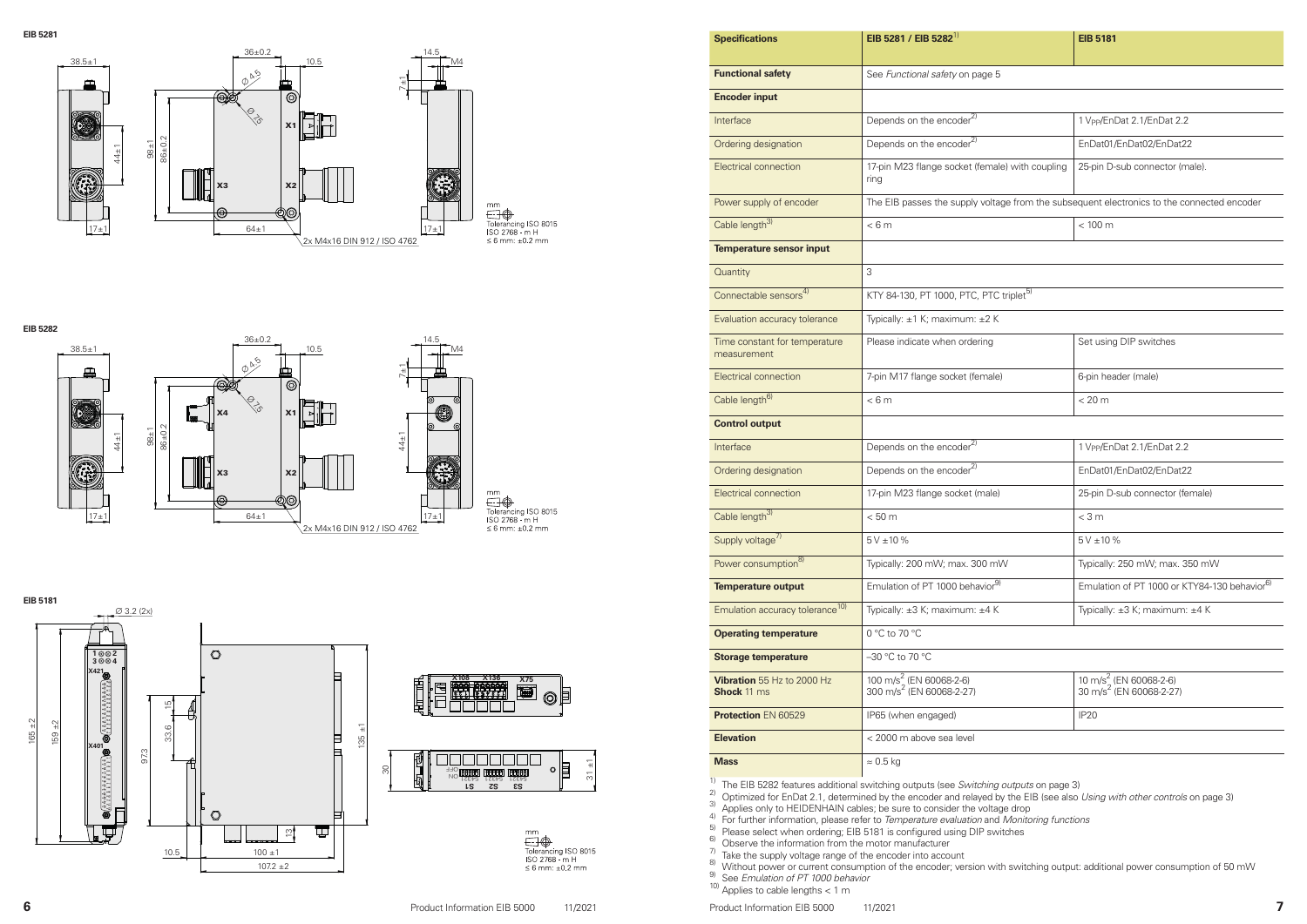



|                          | $En$ Dat $22^{3}$                                                                                                                                          |
|--------------------------|------------------------------------------------------------------------------------------------------------------------------------------------------------|
| male)                    |                                                                                                                                                            |
|                          |                                                                                                                                                            |
|                          | DC 8.0 V ± 0.4 V (max. 1800 mW)                                                                                                                            |
|                          |                                                                                                                                                            |
|                          |                                                                                                                                                            |
|                          |                                                                                                                                                            |
| TC triplet <sup>6)</sup> |                                                                                                                                                            |
| 2K                       |                                                                                                                                                            |
| ıg                       |                                                                                                                                                            |
|                          |                                                                                                                                                            |
| ale)                     |                                                                                                                                                            |
|                          |                                                                                                                                                            |
|                          |                                                                                                                                                            |
|                          | DRIVE-CLIQ                                                                                                                                                 |
|                          | <b>DQ01</b>                                                                                                                                                |
| $\mathsf{e}$             |                                                                                                                                                            |
|                          |                                                                                                                                                            |
|                          | DC 24 V (16.0 V to 28.8 V); up to DC 36.0 V<br>possible without compromising functional safety                                                             |
| $m\sqrt{v^{9}}$          | Maximum At 16.0 V: ≤ 3300 mW                                                                                                                               |
|                          | At 28.8 V: ≤ 3400 mW<br>Typically At 24.0 V: $\leq$ 1100 mW + 1.15 $\cdot$ P <sub>Mtyp</sub><br>(P <sub>Mtyp</sub> = Typical power consumption of encoder) |
|                          | 0 °C to 60 °C                                                                                                                                              |
|                          |                                                                                                                                                            |

| < 1000 m above sea level |  |
|--------------------------|--|

| <b>Functional safety</b>                         | See Functional safety on page 5                                             |                                                                                                                                                                           |  |
|--------------------------------------------------|-----------------------------------------------------------------------------|---------------------------------------------------------------------------------------------------------------------------------------------------------------------------|--|
| <b>Encoder input</b>                             |                                                                             |                                                                                                                                                                           |  |
| Interface                                        | Depends on the encoder <sup>2)</sup>                                        |                                                                                                                                                                           |  |
| Ordering designation                             | Depends on the encoder <sup>2) 3)</sup>                                     | EnDat22 <sup>3)</sup>                                                                                                                                                     |  |
| <b>Electrical connection</b>                     | 12-pin M12 flange socket (female)                                           |                                                                                                                                                                           |  |
| Power supply of encoder                          | See Power supply on page 5                                                  | DC 8.0 V ±0.4 V (max. 1800 mW)                                                                                                                                            |  |
| Cable length <sup>4)</sup>                       | < 6m                                                                        |                                                                                                                                                                           |  |
| <b>Temperature sensor input</b>                  |                                                                             |                                                                                                                                                                           |  |
| Quantity                                         | 3                                                                           |                                                                                                                                                                           |  |
| Connectable sensors <sup>5)</sup>                | KTY 84-130, PT 1000, PTC, PTC triplet <sup>6)</sup>                         |                                                                                                                                                                           |  |
| Evaluation accuracy tolerance                    | Typically: ±1 K; maximum: ±2 K                                              |                                                                                                                                                                           |  |
| Time constant for temperature<br>measurement     | Please indicate when ordering                                               |                                                                                                                                                                           |  |
| <b>Electrical connection</b>                     | 7-pin M17 flange socket (female)                                            |                                                                                                                                                                           |  |
| Cable length <sup>7)</sup>                       | < 6m                                                                        |                                                                                                                                                                           |  |
| <b>Control output</b>                            |                                                                             |                                                                                                                                                                           |  |
| Interface                                        | Depends on the encoder <sup>2)</sup>                                        | DRIVE-CLIQ                                                                                                                                                                |  |
| Ordering designation                             | Depends on the encoder <sup>2)</sup>                                        | <b>DQ01</b>                                                                                                                                                               |  |
| Electrical connection                            | 8-pin M12 flange socket (male)                                              |                                                                                                                                                                           |  |
| Cable length <sup>4)</sup>                       | < 50 m                                                                      |                                                                                                                                                                           |  |
| Supply voltage <sup>8)</sup>                     | 3.6 V to 14 V                                                               | DC 24 V (16.0 V to 28.8 V); up to DC 36.0 V<br>possible without compromising functional s                                                                                 |  |
| Power consumption                                | Typically: 160 mW; max. 210 mW <sup>9)</sup>                                | Maximum At 16.0 V: ≤ 3300 mW<br>At 28.8 V: ≤ 3400 mW<br>At 24.0 V: ≤ 1100 mW + 1.15 · P<br><b>Typically</b><br>(P <sub>Mtvp</sub> = Typical power consumption of encoder) |  |
| <b>Operating temperature</b>                     | 0 °C to 70 °C                                                               | 0 °C to 60 °C                                                                                                                                                             |  |
| <b>Storage temperature</b>                       | -30 °C to 70 °C                                                             |                                                                                                                                                                           |  |
| Vibration 55 Hz to 2000 Hz<br><b>Shock 11 ms</b> | 100 m/s <sup>2</sup> (EN 60068-2-6)<br>300 m/s <sup>2</sup> (EN 60068-2-27) |                                                                                                                                                                           |  |
| <b>Protection EN 60529</b>                       | IP65 (when engaged)                                                         |                                                                                                                                                                           |  |
| <b>Elevation</b>                                 | < 2000 m above sea level                                                    | < 1000 m above sea level                                                                                                                                                  |  |
| <b>Mass</b>                                      | $\approx 0.5$ kg                                                            |                                                                                                                                                                           |  |
|                                                  |                                                                             |                                                                                                                                                                           |  |

**Specifications EIB 5211 / 5212<sup>1)</sup>** 

<sup>1)</sup> The EIB 5212 features additional switching outputs (see *Switching outputs* on page 3)<br><sup>2)</sup> Optimized for EnDat 2.2, determined by the encoder and relayed by the EIB (see also *Using with other controls* on page 3)  $3)$  The encoder must be designed for connection to an EIB 521x or EIB 5291S <sup>4)</sup> Applies only to HEIDENHAIN cables; be sure to consider the voltage drop<br><sup>5)</sup> For further information, please refer to *Temperature evaluation and Monitoring functions*<br><sup>6)</sup> Please select when ordering<br><sup>7</sup>. Observe th

#### **EIB 5211/EIB 5291S**

#### **EIB 5212**

 **Further information:** For detailed descriptions of cables, please refer to the *Cables and Connectors* brochure.

| <b>EIB 5291 S</b> |  |
|-------------------|--|
|                   |  |